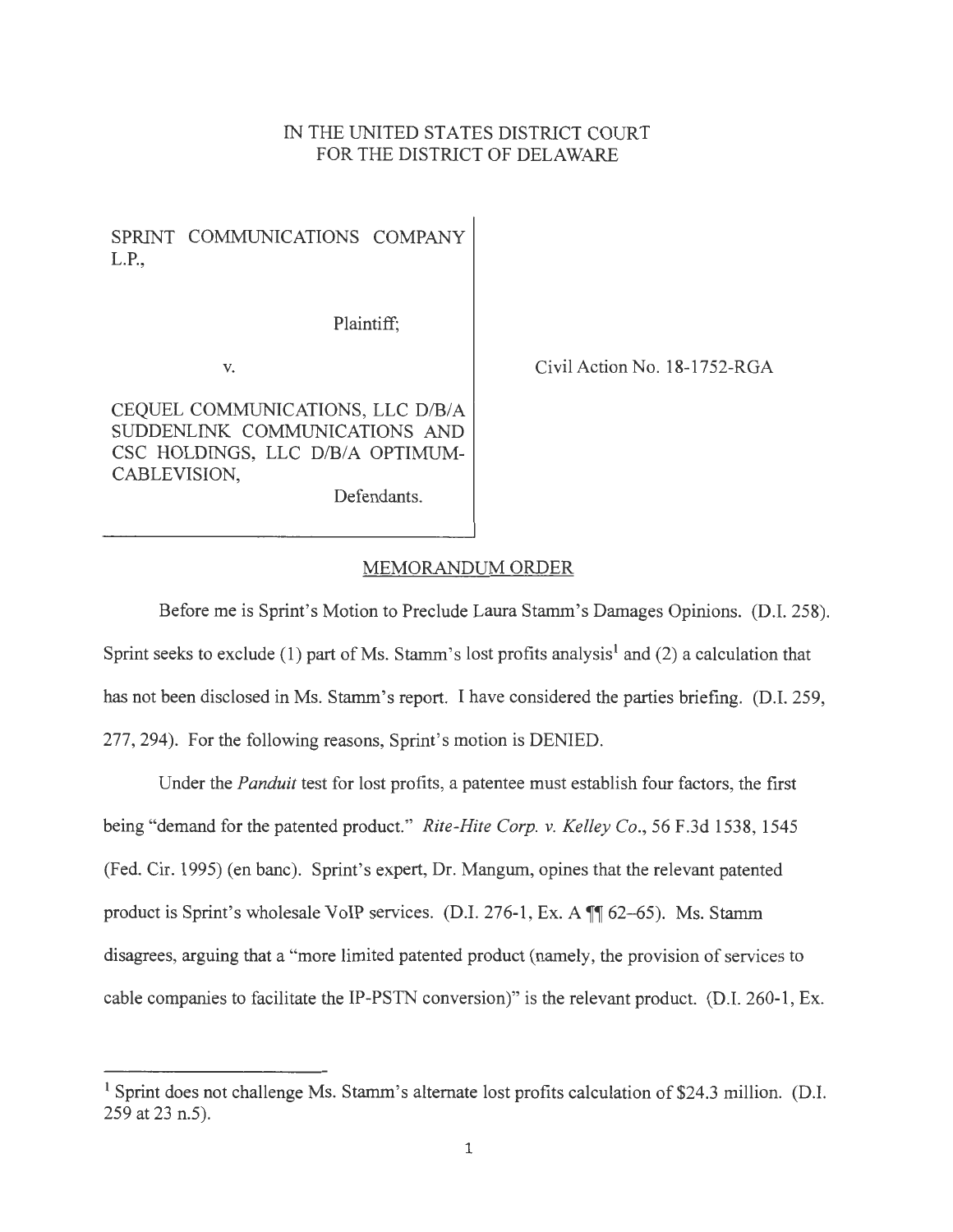A  $\parallel$  75). The asserted patents cover the ability for packet-based networks such as IP to connect to the PSTN, which Ms. Stamm refers to as "IP-PSTN conversion." (D.I. 279-2, Ex. H  $\P$  10 n.5). Sprint's wholesale VoIP services included unpatented services along with IP-PSTN conversion.  $(D.I. 249-2, Ex. B \parallel 29)$ .

Sprint argues, "It is black-letter law that to satisfy the first *Panduit* factor, Sprint need only prove demand existed for Sprint's service ' as a whole,' and not just for the patented aspects." (D.I. 259 at 20 (citing *Mentor Graphics Corp. v. EVE-USA, Inc. ,* 851 F.3d 1275, 1285 (Fed. Cir. 2017)). According to Sprint, Ms. Stamm's consideration of a "more limited patented product than what Sprint actually sold ... [is] contrary to controlling law." (D.I. 259 at 20).

I do not think Ms. Stamm's analysis impermissibly examines demand for a portion of a patented product. Rather, she disagrees with Dr. Mangum on the relevant patented product itself. Defendants explain, "Despite evidence that Sprint could and did unbundle certain of its VoIP services, Dr. Mangum admitted he did no analysis to determine what combination of VoIP services Cablevision would have purchased from Sprint in the but-for world."<sup>2</sup> (D.I. 277 at 16). The extent to which Sprint would have unbundled its services in a but-for world, and thus the relevant patented product, is a question of fact for the jury.

In its opening brief, Sprint also argues that Ms. Stamm applies an "extra apportionment step after the *Panduit* factors." (D.I. 259 at 22). Sprint does not explain where this extra apportionment occurred. *(Id.)* Defendants contest Sprint's assertion as inaccurate and Sprint

<sup>&</sup>lt;sup>2</sup> Sprint argues that Ms. Stamm's analysis of *Panduit* factor 1 does not "rel[y] on" the evidence of unbundling cited by Defendants. (D.I. 294 at 8). Ms. Stamm discusses the unbundling evidence elsewhere in her report, where she also states, "Dr. Mangum did not define Sprint's 'patented product' and did not specifically address which 'bundled' services Cablevision would have been required to purchase." (D.I. 279-2, Ex. H  $\P$  132, 137). Ms. Stamm has clearly used the evidence cited by Defendants to form her opinion on the relevant "patented product."